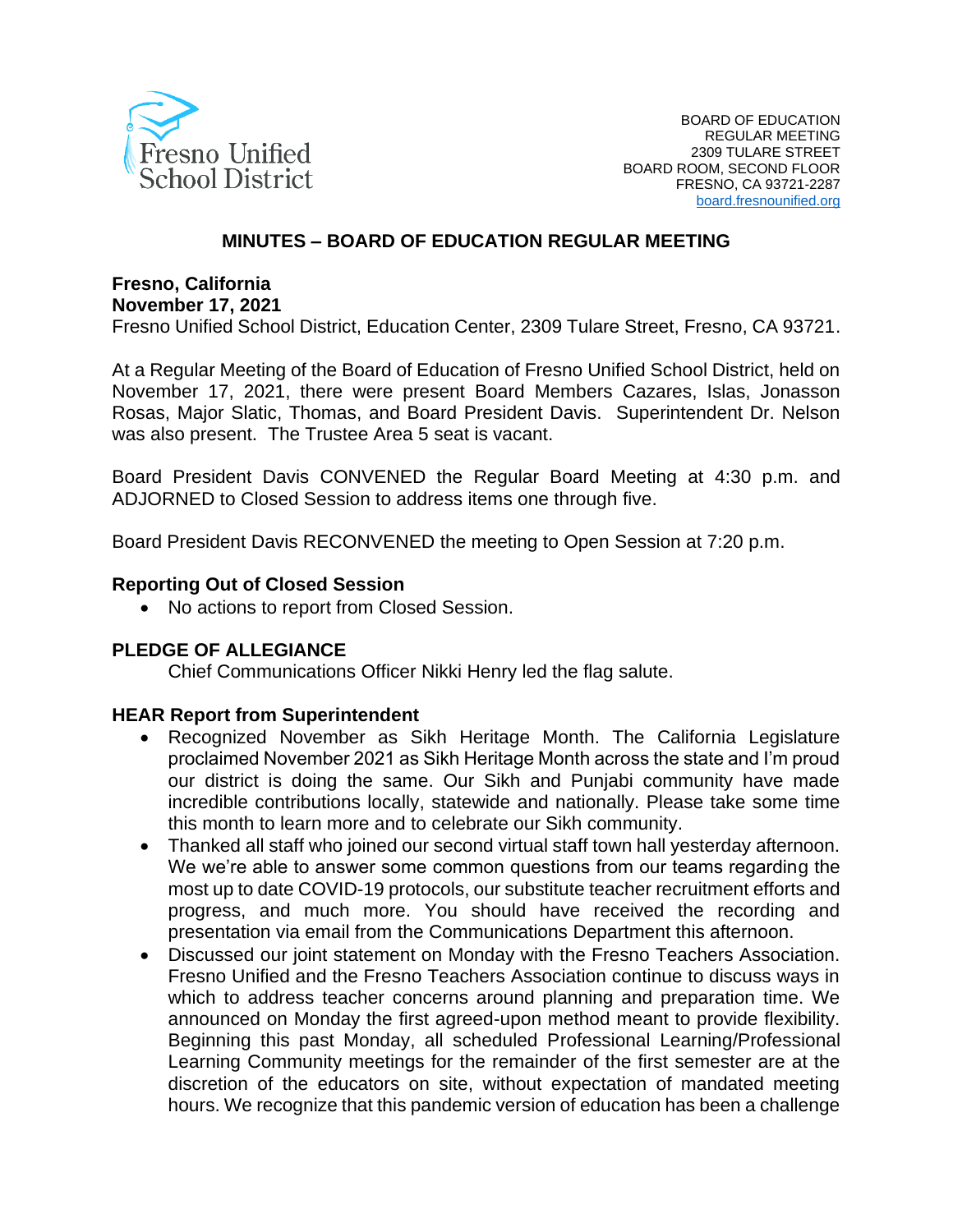## **HEAR Report from Superintendent – continued**

for all involved and that supporting our classrooms is our first priority. We look forward to continued collaboration in support of teaching and learning.

- Shared, yesterday, myself and members of our Executive Cabinet had the opportunity to tour Juan Felipe Herrera Elementary as it continues moving through the construction process. First, thank you to Principal Naranjo and to our Facilities team for a wonderful tour. We've learned much over the years and I'm proud to see a lot of the things at Herrera that we have come to realize are great for our elementary school students and for our local communities. Things such as; a designated music room, including rehearsal and recording areas, private office spaces for social workers, psychologists and nursing staff, maker spaces, designated preschool spaces with appropriately sized fixtures, a larger soccer field and snack bar for community games, and a school health clinic facility to be staffed by a community health partner. To our Board, you should have an invite shortly to take your tour and I hope you all get to join to see your investment progress. Thank you, Fresnans, for your support of bonds to help build great facilities and programs for our kids.
- Announced, official grand opening tomorrow of Fresno High's newest Career Technical Education building. The facility houses a state-of-the-art Video Production studio, HVAC and Construction spaces and a Presentation Space / Career Center that will be utilized by school, district and community partners. Board members have all received an invitation to join us tomorrow and I hope to see you all there as we celebrate!
- Congratulated Trustee Islas for being selected as a 2021 Hero for the Central Valley Health Policy Institute in the College of Health and Human Services at Fresno State. We're proud to see your health and human services work recognized!
- Shared a great video highlighting the recent Basketball Camp in honor of Homeless Youth Awareness Month in November.

## **OPPORTUNITY for Public Comment on Consent Agenda Items**

For the record, the Board received two requests to address the Board on the Consent Agenda. The individual's name along with a summary of topic are as follows:

- 1. Andrew Fabella: Asked how staff will encourage parents to attend Springboard workshops, A-7.
- 2. Andrew Fabella: Commented on importance of tutoring services, A-14.

On a motion by Board Clerk Thomas, seconded by Board Member Islas, the Consent Agenda, with the exception of Agenda Items A-3, A-7, A-11, and A-14, which were pulled for further discussion, was approved by a roll call vote of 6-0-0- 0, as follows: AYES: Board Members: Cazares, Islas, Jonasson Rosas, Major Slatic, Thomas, and President Davis. The Trustee Area 5 seat is vacant.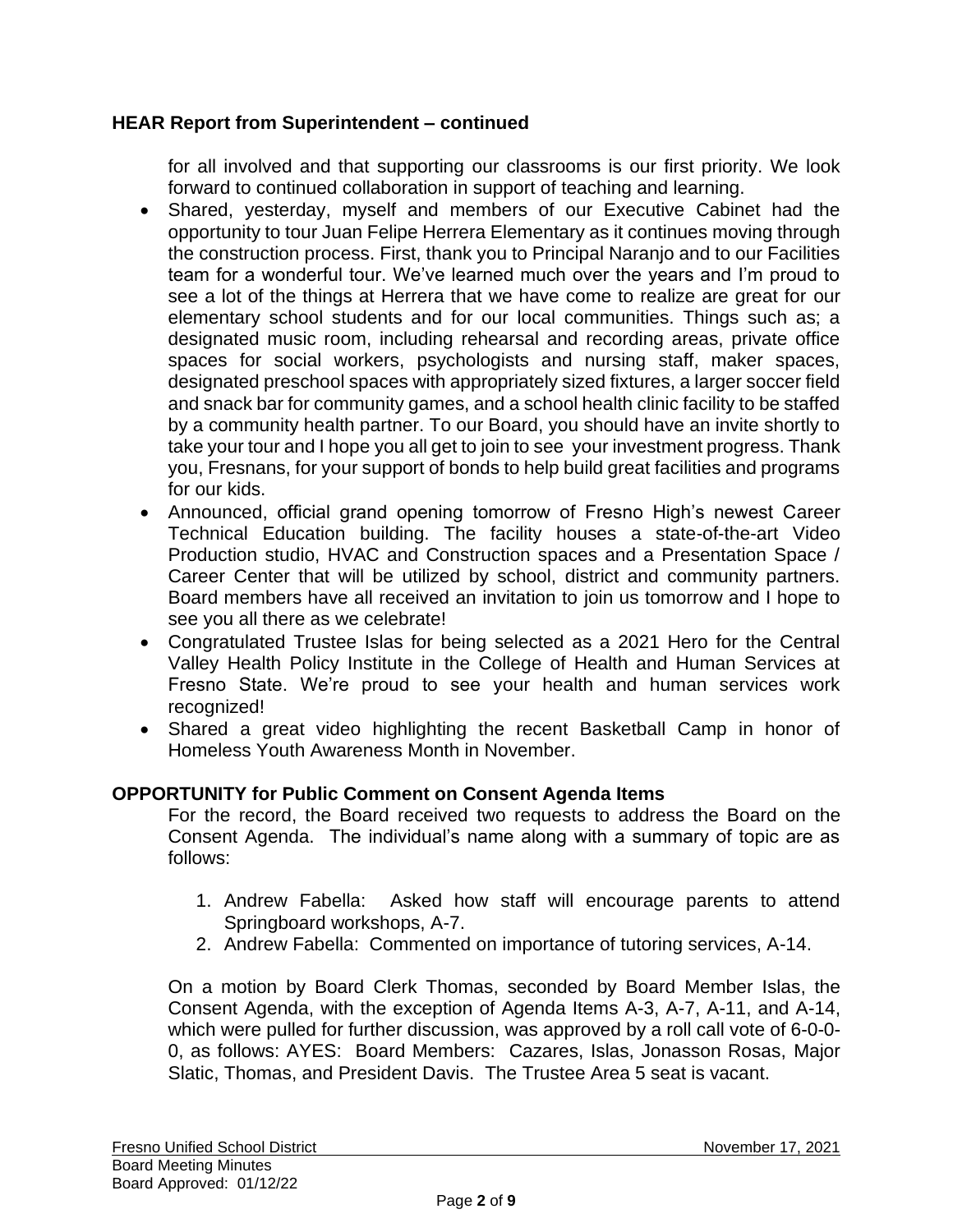**ALL CONSENT AGENDA** items are considered routine by the Board of Education and will be enacted by one motion. There will be no separate discussion of items unless a Board member so requests, in which event, the item(s) will be considered following approval of the Consent Agenda.

# **A. CONSENT AGENDA**

# **A-1, APPROVE Personnel List**

**APPROVED as recommended**, the Personnel List, Appendix A, as submitted. The Superintendent recommends approval.

**A-2, ADOPT Findings of Fact and Recommendations of District Administrative Board**

**ADOPTED are recommended**, the Findings of Fact and Recommendations of District Administrative Panels resulting from hearings on expulsion and readmittance cases conducted during the period since the October 27, 2021 Regular Board Meeting.

**A-3, ADOPT Resolution Proclaiming November 2021 as Sikh Heritage Month ADOPTED as recommended,** a resolution proclaiming November 2021, as Sikh Heritage Month.

For the record, Board members had comments/questions pertaining to Agenda Item A3. A summary is as follows: Thanked the Sikh Community for their contributions to the San Joaquin Valley. Read an excerpt from the resolution.

On a motion by Board Member Islas, seconded by Board Clerk Thomas, Agenda Item A3 was adopted on a vote of 6-0-0-0 as follows: AYES: Board Members: Cazares, Islas, Jonasson Rosas, Major Slatic, Thomas, and Board President Davis. The Trustee Area 5 seat is vacant.

- **A-4, APPROVE Agreement with Fresno Chaffee Zoo, Winter Camp 2021 APPROVED as recommended**, a request to approve an agreement with Fresno Chaffee Zoo, Winter Camp 2021 to provide enrichment learning opportunities for Fresno Unified students in grades K-4.
- **A-5, APPROVE Agreement with Artist Jason Esquivel as Part of Winter Session 2021 APPROVED as recommended**, an agreement with artist Jason Esquivel who will provide mural art experiences to students at six Fresno Unified middle schools during Winter Session 2021.

### **A-6, APPROVE Agreement with Mindsets Learning, Inc. to Support Winter Camps 2021**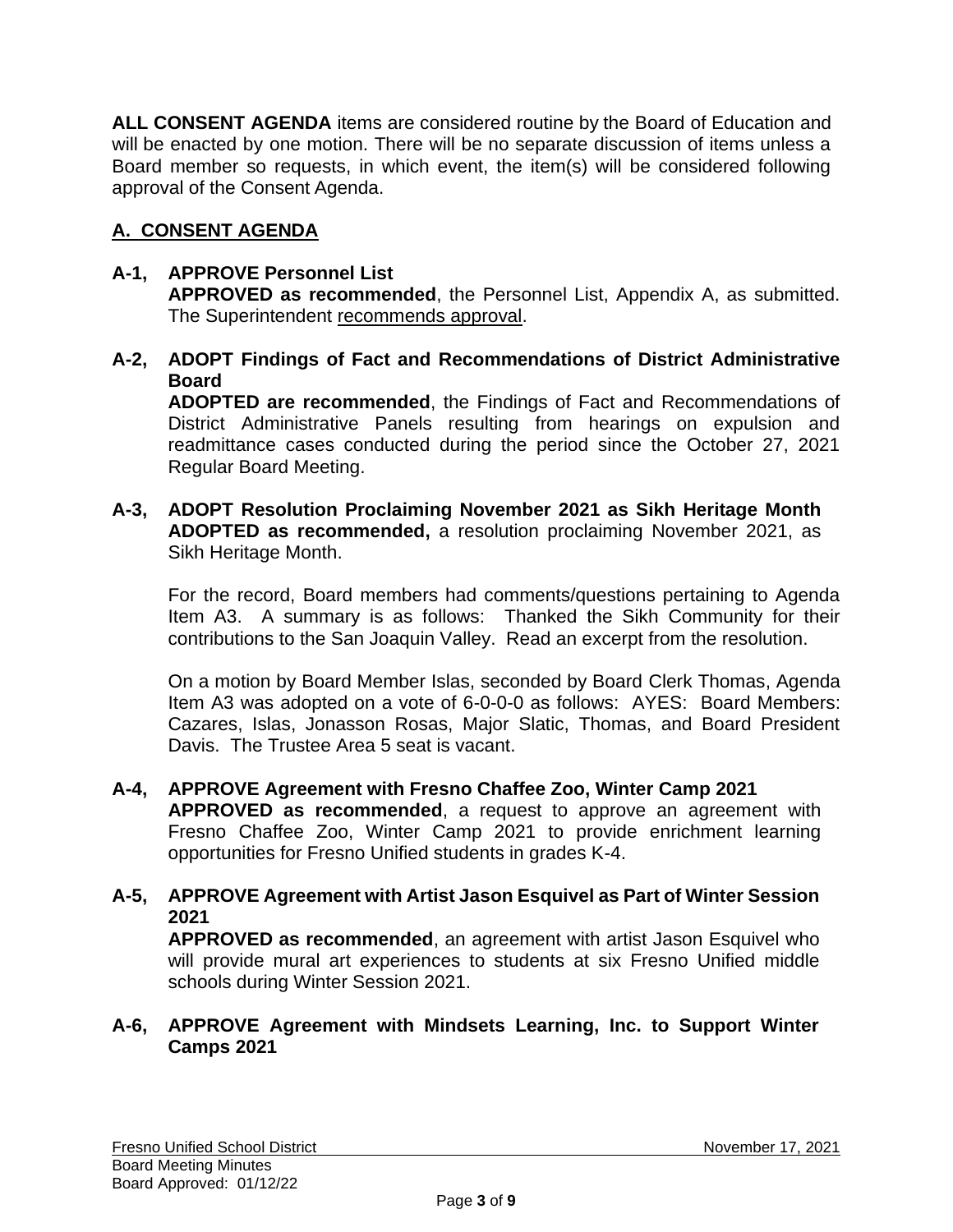**APPROVED as recommended**, an agreement for Mindsets Learning, Inc. The agreement will furnish Fresno Unified with a Common Core State Standardaligned math program called "Mindsets Learning Challenges" designed to improve educational outcomes for students through authentic real- world learning challenges as part of Winter Camp 2021.

## **A-7, APPROVE Agreement with Springboard Collaborative**

**APPROVED as recommended**, the Springboard Collaborative agreement to offer after school literacy programs at ten identified elementary sites in Spring 2022.

On a motion by Board Member Cazares, seconded by Board Clerk Thomas, Agenda Item A7 was approved on a vote of 6-0-0-0 as follows: AYES: Board Members: Cazares, Islas, Jonasson Rosas, Major Slatic, Thomas, and Board President Davis. The Trustee Area 5 seat is vacant.

### **A-8, APPROVE Renewal Agreement with Physmetrics, LLC**

**APPROVED as recommended**, a renewal agreement with Physmetrics to administer chiropractic and acupuncture services on behalf of benefit eligible employees and retirees.

**A-9, APPROVE Addendum to the Center for Advanced Research and Technology Operating Agreement APPROVED as recommended**, an Addendum to the Operating Agreement between Fresno Unified School District, Clovis Unified School District, and the Center for Advanced Research and Technology to replace classroom chairs.

### **A-10, APPROVE Amendment to the Agreement for the California Teaching Fellows Foundation**

**APPROVED as recommended**, a request to amend an agreement with the California Teaching Fellows Foundation for increased tutoring services in the after-school expansion.

### **A-11,APPROVE Award of Bid 22-04, Fresh Organic Produce**

**APPROVED as recommended**, information on Bid 22-04, to establish fixed pricing of fresh organic produce for the district's breakfast, lunch and super snack meal programs.

For the record, Board members had comments/questions pertaining to Agenda Item A-11. A summary is as follows: Requested clarity as to if the district is experiencing a deficiency in meeting USDA requirements of approved fruit and vegetable offerings. Requested clarity as to if the district is using any unique efforts to bring small farmers into the district as vendors. Commented on aggregation systems needed to help small farmers meet the demand. Requested clarity as to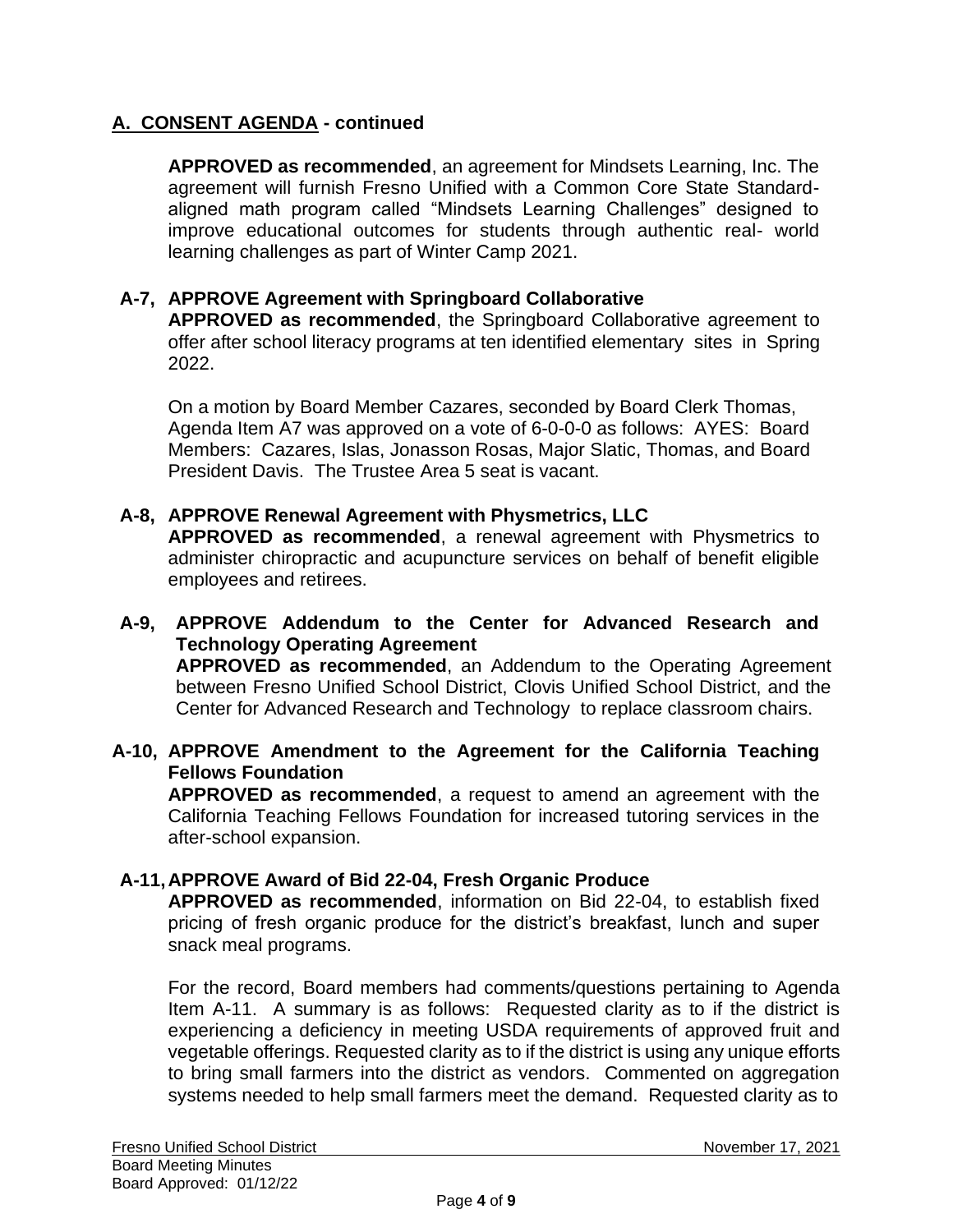when vendors are added will this item return to the Board. Stressed the need for a variety of fruit and vegetable options for students. Chief Operations Officer Karin Temple was available to provide clarity.

On a motion by Board Member Islas, seconded by Board Member Cazares, Agenda Item A-11 was approved on a vote of 6-0-0-0 as follows: AYES: Board Members: Cazares, Islas, Jonasson Rosas, Major Slatic, Thomas, and Board President Davis. Trustee Area 5 seat is vacant.

## **A-12, APPROVE Award of Bid 22-14, Ahwahnee Middle School Locker Room Heating Replacement**

**APPROVED as recommended**, information on Bid 22-14, to replace the existing gas-fired heaters in the Boys and Girls Locker Rooms with new forced air heaters.

**A-13, APPROVE Award of Bid 22-15, Edison High School Multipurpose Room HVAC Replacement APPROVED as recommended**, is information on Bid 22-15, to replace the existing heating and cooling system that services the stage in the multipurpose room at Edison High School.

## **A-14, APPROVE Award of Request for Qualifications 22-09, Extended Learning Enrichment Services**

**APPROVED as recommended**, Request for Qualifications (RFQ) 22-09, to provide a pool of qualified vendors to provide enrichment services outside of the regular school day.

For the record, Board Members had comments/questions pertaining to Agenda A-14. A summary is as follows: Requested clarity as to if an opportunity was provided for vendors not already on the approved vendors list to participate. Requested clarity as to if these vendors will function as after school providers. Expressed the importance of valuation metrics when agreements come to the Board. Requested in future meetings staff inform the Board of supports and services vendors will be offering, specifically in after school programing. Requested clarity as to how request for services are made. Assistant Superintendent Jeremy Ward was available to provide clarity.

On a motion by Board Member Islas, seconded by Board Clerk Thomas, Agenda Item A-14 was approved by a vote of 6-0-0-0 as follows: AYES: Cazares, Islas, Jonasson Rosas, Major Slatic, Thomas, and Board President Davis. Trustee Area 5 is vacant.

#### **A-15, RATIFY Agreement with Key2Ed RATIFIED as recommended**, an agreement with Key2Ed.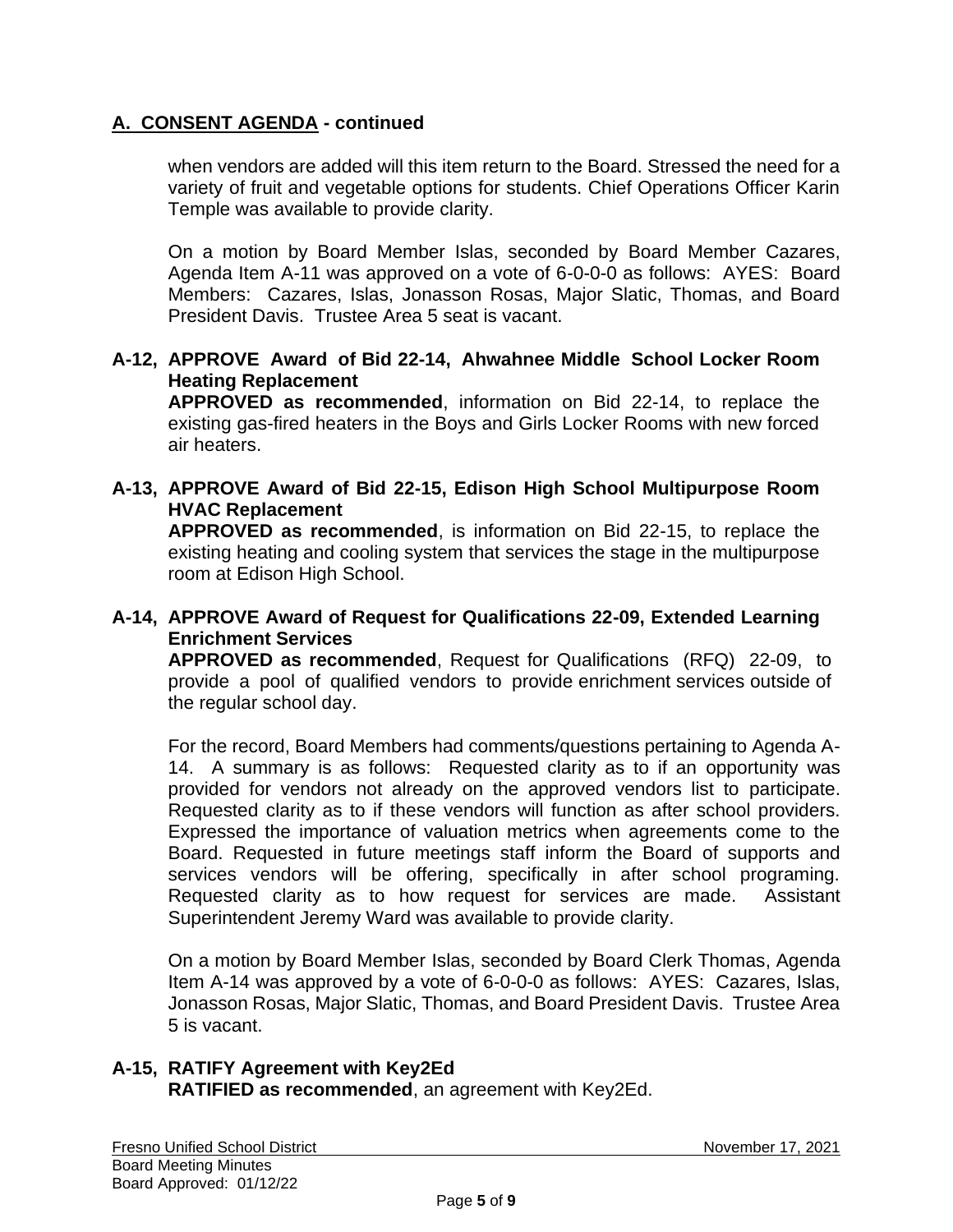### **A-16, RATIFY Change Orders**

**RATIFIED as recommended**, information on Change Orders for the following projects:

- Bid 20-49, Juan Felipe Herrera New Elementary School Change Order 4 presented for ratification \$83,643
- Bid 21-11, Edison High School Gymnasium Addition Change Order 4 presented for ratification \$113,678
- Bid 21-25, Hoover High School Career Technical Education (CTE) Building and Construction Trades, Classroom Shop Improvements Change Order 2 presented for ratification \$30,682
- Bid 21-35, Jackson Elementary School Multipurpose Building Reconstruction Change Order 1 (MPR Bldg) presented for ratification \$3,877 Change Order 1 (Shade Structure) presented for ratification \$7,595
- Bid 21-45, Webster Elementary School Multipurpose Room Plumbing Replacement Change Order 1 presented for ratification \$10,146
- Bid 21-47A, Burroughs Elementary School Energy Management System Replacement Change Order 1 presented for ratification \$10,209
- Bid 21-47B, Eaton and Rowell Elementary Schools Energy Management System Replacement Change Order 1 presented for ratification \$5,997
- Bid 21-49, Chilled Water Buffer Installation at Various Sites Change Order 1 presented for ratification \$5,100
- Bid 21-51, Sunnyside High School Track Resurfacing Change Order 1 presented for ratification \$20,668

## **A-17, RATIFY the Filing of Notices of Completion**

**RATIFIED as recommended**, Notices of Completion for the following projects, which has been completed according to plans and specifications.

• Bid 21-45, Webster Elementary School Multipurpose Room Plumbing Replacement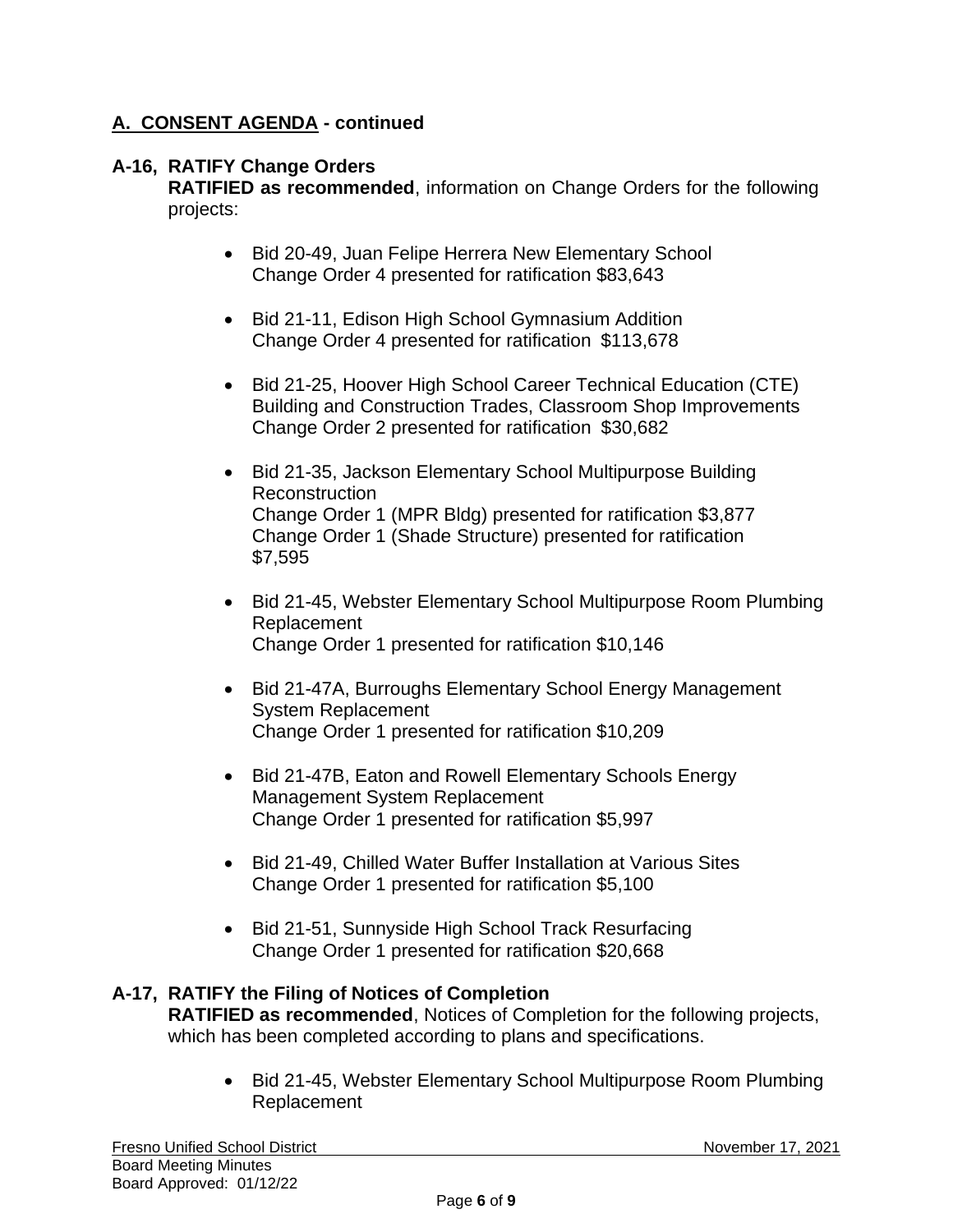• Bid 21-49, Chilled Water Buffer Tank Installation at Various Sites Bid 21-51, Sunnyside High School Track Resurfacing

## **UNSCHEDULED ORAL COMMUNICATIONS**

For the record, the Board received five requests to address the Board during Unscheduled Oral Communications. The individual's name along with a summary of topic are listed as follows:

- 1. Nida Guzon Palmore: Community involvement, transparency and accounting.
- 2. Eric Rollins: Learning loss.
- 3. James Barr: Praise for eLearn Academy and JE Young.
- 4. Andrew Fabella: Information requested.
- 5. Joe Russomano: Vaccine mandates, masks.

# **B. CONFERENCE/DISCUSSION AGENDA**

### **B-18, DISCUSS Measure M Update and APPROVE Revised Measure M Investment Priorities**

### **OPPORTUNITY for Public Comment**

For the record, the Board received one request to address the Board on Agenda Item B-18. The individual's name along with a summary of topic is listed as follows:

1. Andrew Fabela: Use of Bond funds.

For the record, Board Clerk Thomas motioned to approve Agenda Item A18. Before a second was provided, Board members had comments/questions to address.

For the record, Board Members had comments/questions pertaining to Agenda Item B-18. A summary is as follows: Requested clarity as to which of the seven high school gymnasiums will not have air conditioning after all scheduled projects are completed. Commented on hesitation of planning next bond projects by adding a two-story cafeteria at Fresno High due to not knowing what the community will request at that future time. Commented on higher areas of concern for the project list that pertain to points of access and safety issues. Commented on the number of portables on campuses and the conditions of portables. Chief Operations Officer Karin Temple was available to provide clarity.

For the record, Board Member Cazares made a motion to add Bullard High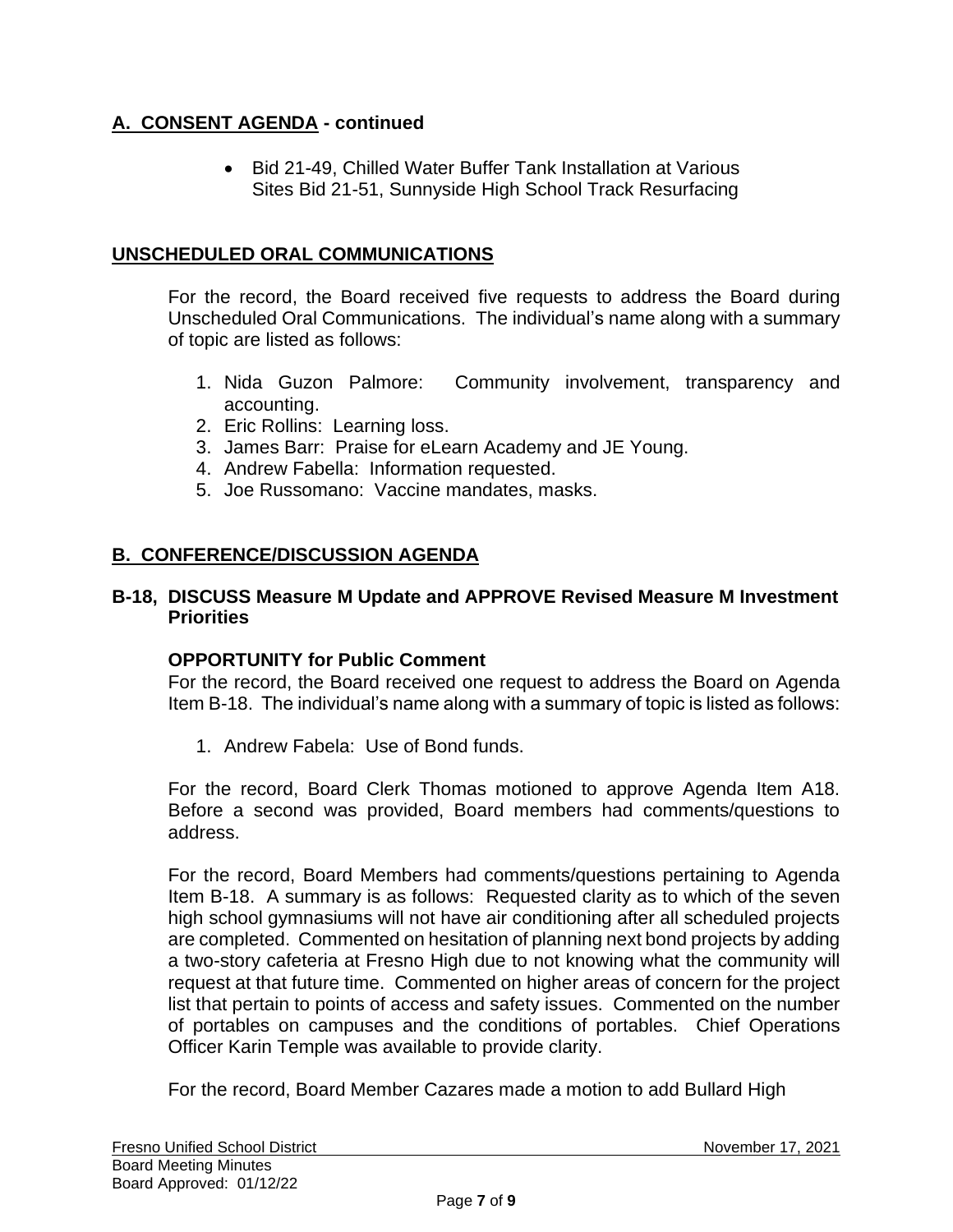## **B. CONFERENCE/DISCUSSION AGENDA**

School's second gymnasium to the project list for air conditioning. Board Clerk Thomas seconded. A vote was not completed due to a prior motion in need of action.

On a motion by Board Clerk Thomas, seconded by Board Member Jonasson Rosas, Agenda Item B-18 was approved by a vote of 4-2-0-0 as follows: AYES: Board Members: Islas, Jonasson Rosas, Thomas, and Board President Davis. NOES: Board Members: Cazares and Major Slatic. The Trustee Area 5 seat is vacant.

For the record discussion to clarify which motion was acted on followed. Chief of Staff Chavez provided clarity that the first motion by Clerk Thomas to approve Agenda Item B-18 as presented was what the Board voted on and approved; and staff at the direction of the majority of the Board and with a commitment from the Superintendent will add the Bullard High School second gymnasium air conditioning project to the work list.

# **C. RECEIVE INFORMATION & REPORTS**

For the record, the Board was in receipt of one item as follows:

### **C-19, RECEIVE the Fresno Unified School District First Quarter Investment Report for Fiscal Year 2021/22**

## **BOARD/SUPERINTENDENT COMMUNICATION**

**Member Cazares:** Commented on meetings with Hoover teachers pertaining to security concerns and thanked staff for leaning into conversations and addressing concerns. Shared excitement for first dedicated music room at Juan Felipe Herrera Elementary School. Shared appreciation for district's standard moving forward for elementary schools to have music rooms. Requested clarity as to the opportunity for an open house event to view the new school. Requested follow-up to request for copy of Tioga site plan. Requested staff to help with parking issues at Hoover on Barstow.

**Board President Davis:** Thanked Superintendent for bond clarification. Shared information on meal distribution during Thanksgiving break. Thanked speaker for comments pertaining to eLearn Academy. Thanked parents for participating in Parent University classes. Shout out to Fresno State for recognizing Board Member Veva Islas.

**Member Jonasson Rosas:** Thanked Roosevelt for ring. Commented on Dual Enrollment Board Communication and requested additional information on planning and expansion.